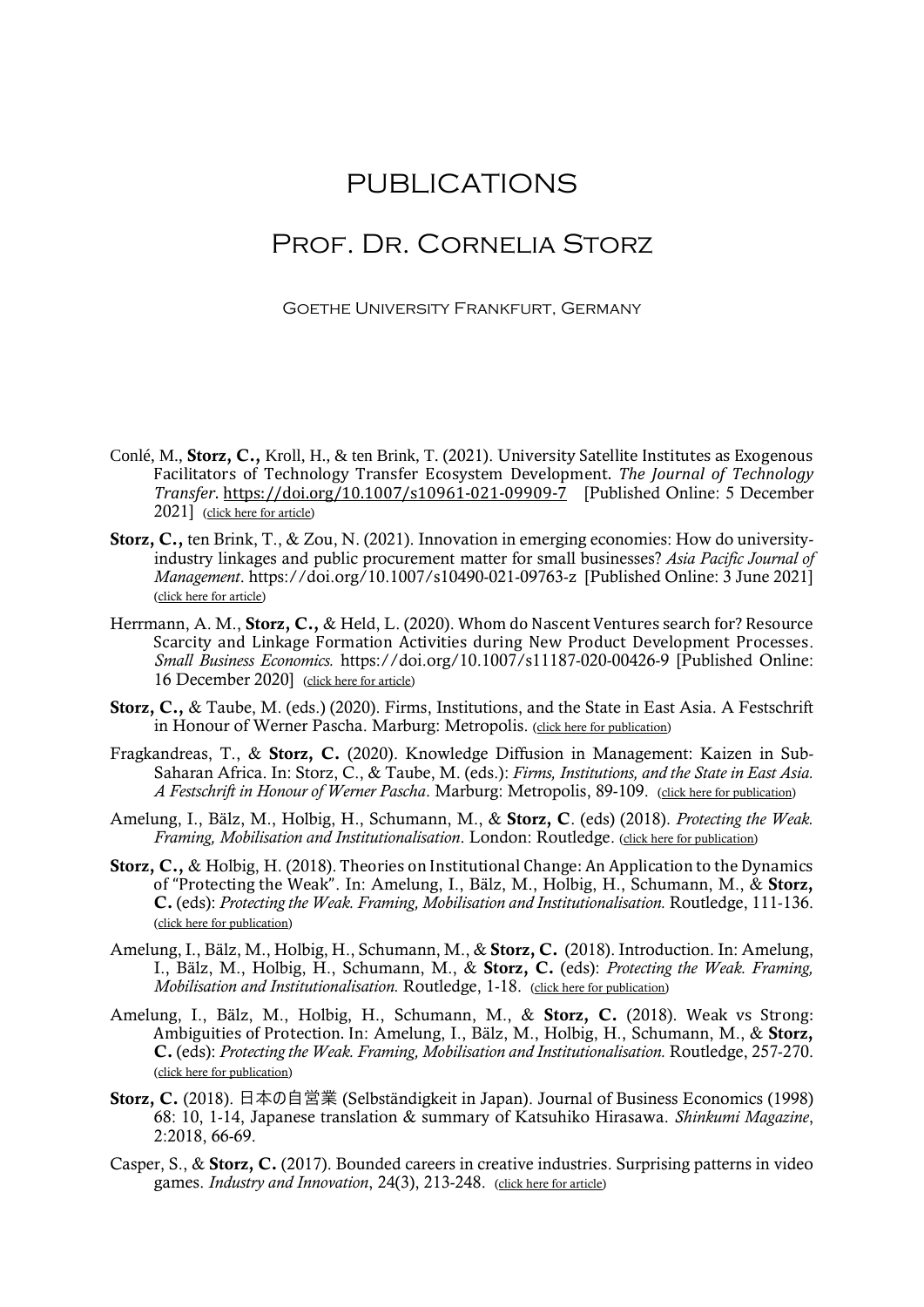- Casper, S., & Storz, C. (2016). Entrepreneurial Communities and the State. The Emergence of Korea's On-Line Gaming Industry. In: Whitley, R., & Zhang, X. (eds): *Changing Business Systems in Asia: Globalisation, Socio-Political Change, and Economic Organisation*. Oxford University Press, 306-332. [\(click here for publication\)](https://www.oxfordscholarship.com/view/10.1093/acprof:oso/9780198729167.001.0001/acprof-9780198729167)
- Storz, C., Riboldazzi, F., & John, M. (2015). Mobility and Innovation: A Cross-Country Comparison in the Video Game Industry. *Research Policy*, 44(1), 121-137. [\(click here for article\)](http://www.sciencedirect.com/science/article/pii/S004873331400136X)
- Storz, C., & Casper, S. (2015). Careers with Boundaries: Innovation within the Japanese Video Game Industry. *Academy of Management Proceedings*. [\(click here for article\)](https://journals.aom.org/doi/10.5465/ambpp.2015.15463abstract)
- Krafft, J., Lechevalier, S., Quatraro, F., & Storz, C. (eds.) (2014). Special Section Research Policy: Emergence of New Industries. *Research Policy,* 43(10), 1663-1665. [\(click here for special section\)](https://www.sciencedirect.com/journal/research-policy/vol/43/issue/10)
- Krafft, J., Lechevalier, S., Quatraro, F., & Storz, C. (2014). Emergence and evolution of new industries: The path-dependent dynamics of knowledge creation. *Research Policy*, 43(10), (Special Section "Emergence of New Industries"), 1663-1665. [\(click here for article\)](http://www.sciencedirect.com/science/article/pii/S0048733314001279)
- Lechevalier, S., Nishimura, J., Storz, C. (2014). Diversity in patterns of industry evolution: how an intrapreneurial regime contributed to the emergence of the service robot industry in Japan. *Research Policy*, 43(10), 1716-1729. [\(click here for article\)](http://www.sciencedirect.com/science/article/pii/S0048733314001334)
- Storz, C., Amable, B., Casper, S., & Lechevalier, S. (eds.) (2013). Special Issue Socio Economic Review: Asian Capitalisms. *Socio Economic Review*, 11(2), 217–232. [\(click here for special issue\)](http://ser.oxfordjournals.org/content/11/2.toc)
- Storz, C., Amable, B., Casper, S., & Lechevalier, S. (2013). Bringing Asia into the comparative capitalism perspective. *Socio Economic Review* [11\(2\)](http://ser.oxfordjournals.org/content/11/2.toc), 217-232. [\(click here for article\)](https://doi.org/10.1093/ser/mwt004)
- Storz, C., & Schäfer, S. (2013 Paperback, 2011 Hardback). *Institutional Diversity and Innovation. Continuing and Emerging Patterns in Japan and China* (with guest contribution of Marcus Conlé and preface of Richard Whitley). London: Routledge. [\(click here for publication\)](https://www.routledge.com/Institutional-Diversity-and-Innovation-Continuing-and-Emerging-Patterns/Storz-Schafer-Conle/p/book/9780415726207)
- Hunter, J., & Storz, C. (eds.) (2012 Paperback, 2006 Hardback). *Institutional and Technological Change in Japan's Economy. Past and Present. London: Routledge.* [\(click here for publication\)](https://www.routledge.com/Institutional-and-Technological-Change-in-Japans-Economy-Past-and-Present/Hunter-Storz/p/book/9780415648585)
- Storz, C. (ed.) (2012 Paperback, 2006 Hardback). *Small Firms and Innovation Policy in Japan*. London: Routledge. (click [here for publication\)](https://www.routledge.com/Small-Firms-and-Innovation-Policy-in-Japan-1st-Edition/Storz/p/book/9780415651721)
- Pascha, W., Storz, C., Taube, M. (eds.) (2011). *Institutional Variety in East Asia. Formal and informal patterns of coordination*. Edward Elgar (New Horizons in Insitutional and Evolutionary Economics Series). [\(click here for publication\)](https://www.e-elgar.com/shop/gbp/institutional-variety-in-east-asia-9781849807951.html)
- Pascha, W., Storz, C., Taube, M. (2011). Coordination between inertia and dynamic development: an overview of issues and contributions. In: Pascha, W., Storz, C., Taube, M. (eds.): *Institutional Variety in East Asia. Formal and informal patterns of coordination*. Cheltenham Glos: Edward Elgar, 1-22. [\(click here for publication\)](https://www.researchgate.net/publication/265412074_Coordination_between_inertia_and_dynamic_development_An_overview_of_issues_and_contributions)
- Storz, C., & Pascha, W. (2011). Japan's silver market: creating a new industry under unsertainty. In: Storz, C., Taube, M., & Pascha, W. (eds.): *Institutional Variety in East Asia. Formal and informal patterns of coordination*. Cheltenham Glos: Edward Elgar, 222-267. [\(click here for](https://ideas.repec.org/h/elg/eechap/14221_10.html)  [publication\)](https://ideas.repec.org/h/elg/eechap/14221_10.html)
- Storz, C. (2011). The Emergence of New Industries: Entrepreneurs in "Cool Japan". In: Daniels, P.W., Ho, K.C., & Hutton, T.A. (eds.): *New Economic Spaces in Asian Cities. From Economic Restructuring to the Cultural Turn*. London: Routledge, 102-117. [\(click here for publication\)](https://www.routledge.com/New-Economic-Spaces-in-Asian-Cities-From-Industrial-Restructuring-to-the/Daniels-Ho-Hutton/p/book/9780415567732)
- Schäfer, S., & Storz, C. (2010). Rigidity and Change in the Japanese Venture Economy. In: Haghirian, P. (ed.): *Innovation and Change in Japanese Management.* Hampshire: Palgrave MacMillan, 39 -58. [\(click here for publication\)](https://www.palgrave.com/gp/book/9780230216679)
- Storz, C. (2009). Sources and Processes of Change: The Case of the Game Software Industry. In: Söderberg, M., & Nelson, P. (eds.): *Japan's Politics and Economy. Perspectives on Change*. London: Routledge, 182-200. [\(click here for publication\)](https://www.routledge.com/Japans-Politics-and-Economy-Perspectives-on-change-1st-Edition/Soderberg-Nelson/p/book/9780415547529)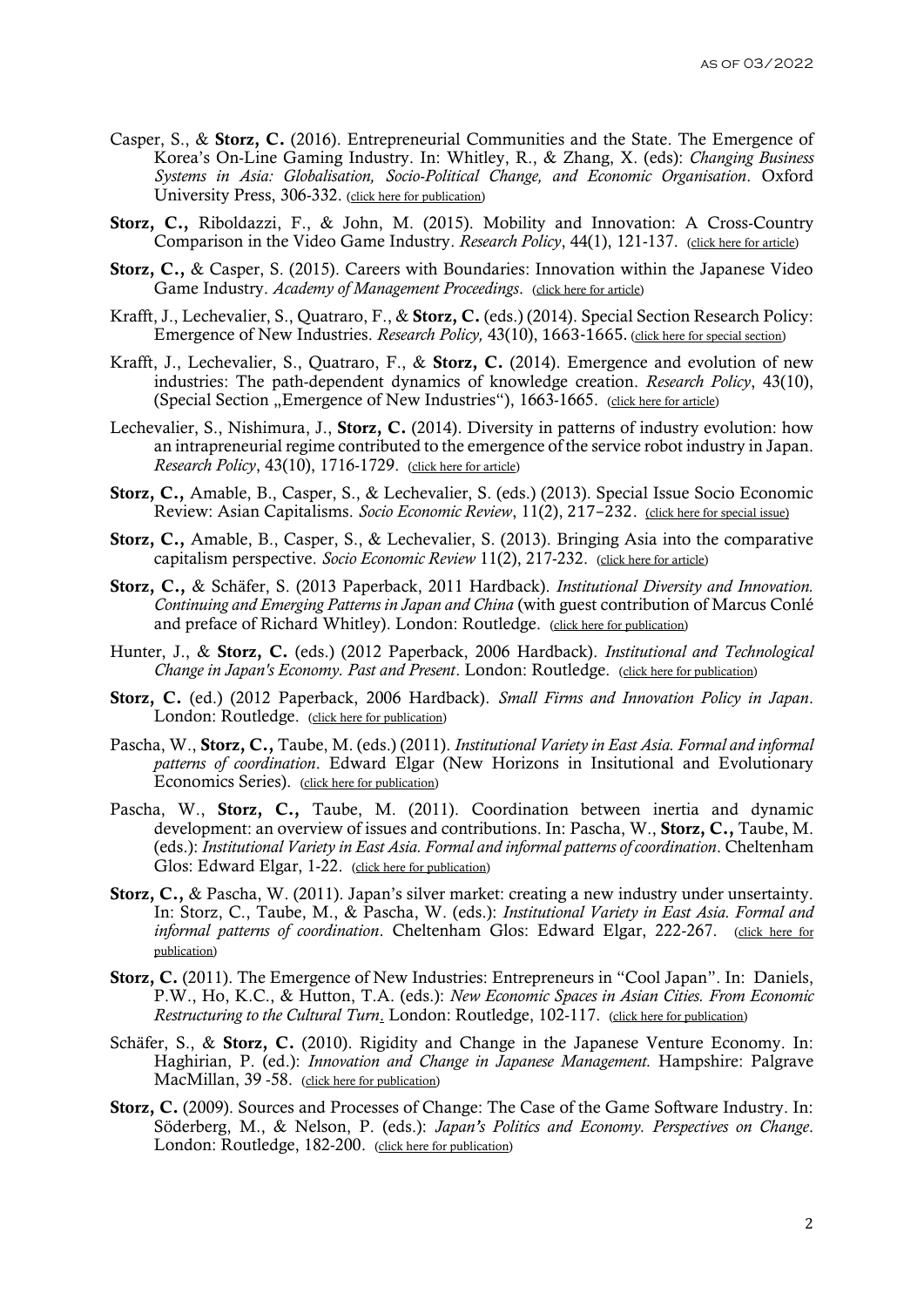- Rüland, J., Schubert, G., Schucher, G., & Storz, C. (eds.) (2009 Paperback, 2008 Hardback). *Asian-European Relations. Building Blocks for global governance?* London: Routledge. [\(click here for](https://www.routledge.com/Asian-European-Relations-Building-Blocks-for-Global-Governance-1st-Edition/Ruland-Schubert-Schucher-Storz/p/book/9780415574235)  [publication\)](https://www.routledge.com/Asian-European-Relations-Building-Blocks-for-Global-Governance-1st-Edition/Ruland-Schubert-Schucher-Storz/p/book/9780415574235)
- Storz, C. (2008). Dynamics in Innovation Systems: Evidence from Japan's Game Software Industry. *Research Policy* 37(9), 1480-1491. [\(click here for article\)](https://doi.org/10.1016/j.respol.2008.05.007)
- Strambach, S., & Storz, C. (2008). Pfadabhängigkeit und Pfadplastizität von Innovationssystemen: die deutsche und japanische Softwareindustrie. *Nationale Innovationssysteme im Vergleich - Vierteljahrshefte zur Wirtschaftsforschung,* 77(2), 142-161. [\(click here for article\)](http://ejournals.duncker-humblot.de/toc/vjh/77/2)
- Storz, C. (2008). Innovation, Institutions and Entrepreneurs: The Case of "Cool Japan". *Asia Pacific Business Review* 14(3), 401-424. [\(click here for article\)](https://doi.org/10.1080/13602380802116823)
- Rüland, J., & Storz, C. (2008). Co-Operation and Regional Integration: The Case of Asia-Europe Relations. In: Rüland, J., Schubert, G., Schucher, G., & Storz, C. (eds.) *Asian-European Relations. Building Blocks for global governance?* London: Routledge, 3-31. [\(click here for publication\)](https://www.routledge.com/Asian-European-Relations-Building-Blocks-for-Global-Governance-1st-Edition/Ruland-Schubert-Schucher-Storz/p/book/9780415574235)
- Storz, C. (2008). Innovation, Institutions and Entrepreneurs: The Case of "Cool Japan". In: Jackson, K., & Debroux, P. (eds.): *Innovation in Japan: Emerging Patterns, Enduring Myths*. London: Routledge, 115-138. [\(click here for publication\)](https://www.routledge.com/Innovation-in-Japan-Emerging-Patterns-Enduring-Myths-1st-Edition/Jackson-Debroux/p/book/9781315869278)
- Storz, C., & Moerke, A. (eds.) (2007). *Competitiveness of New Industries. Institutional Framework and learning in information technology in Japan, the US and Germany. London: Routledge.* (click here [for publication\)](https://www.routledge.com/Competitiveness-of-New-Industries-Institutional-Framework-and-Learning/Storz-Moerke/p/book/9780415547819)
- Storz, C. (2007). Compliance with International Standards: The EDIFACT and ISO 9000 Standards in Japan. *Social Science Japan* 10(2), 217-241. [\(click here for article\)](https://doi.org/10.1093/ssjj/jym048)
- Storz, C., & Moerke, A. (2007). Institutions and learning in new industries an introduction. In: Storz, C., & Moerke, A. (eds.): *Competitiveness of New Industries. Institutional Framework and learning in information technology in Japan, the US and Germany*. London: Routledge, 3-16. [\(click](https://www.routledge.com/Competitiveness-of-New-Industries-Institutional-Framework-and-Learning/Storz-Moerke/p/book/9780415547819)  [here for publication\)](https://www.routledge.com/Competitiveness-of-New-Industries-Institutional-Framework-and-Learning/Storz-Moerke/p/book/9780415547819)
- Storz, C. (2007). Private solutions to uncertainty in Japanese electronic commerce. In: Storz, C., & Moerke, A. (eds.): *Competitiveness of New Industries. Institutional Framework and learning in information technology in Japan, the US and Germany*. London: Routledge, 75-103. [\(click here for](https://www.routledge.com/Competitiveness-of-New-Industries-Institutional-Framework-and-Learning/Storz-Moerke/p/book/9780415547819)  [publication\)](https://www.routledge.com/Competitiveness-of-New-Industries-Institutional-Framework-and-Learning/Storz-Moerke/p/book/9780415547819)
- Storz, C. (2007). Innovation und entrepreneurship*:* Japans Wettbewerbsfähigkeit in institutioneller Perspektive. In: Bellmann, K., & Haak, R. (eds.): *Der Japanische Markt - Herausforderungen und Perspektiven für deutsche Unternehmen.* Wiesbaden: Gabler, 159-179. [\(click here for publication\)](https://www.springer.com/gp/book/9783835007352)
- Storz, C. (2006). Inertia in Japanese organizations? Institutionen in der Genese der japanischen Spielesoftware. *Journal of Current Japanese Affairs* 6, 3-41. [\(click here for article\)](https://www.researchgate.net/publication/5080186_Inertia_in_Japanese_organizations_Institutionen_in_der_Genese_der_japanischen_Spielesoftware)
- Storz, C. (2006). Pfadabhängigkeit und Pfadgenese. Die japanische Spieleindustrie. *Journal of Business Economics* 3, 69-86. [\(click here for article\)](https://www.researchgate.net/publication/265412450_Pfadabhangigkeit_und_Pfadgenese_Die_japanische_Spieleindustrie)
- Storz, C. & Lageman, B. (eds.) (2005): *Konvergenz oder Divergenz? Wandel der Unternehmensstrukturen in Japan und Deutschland*. Weimar bei Marburg: Metropolis. [\(click here for publication\)](https://www.metropolis-verlag.de/Konvergenz-oder-Divergenz%3F/478/book.do)
- Storz, C. (2006). Small firms and innovation policy in Japan an introduction. In: Storz, C. (ed.) (2012 Paperback, 2006 Hardback): *Small Firms and Innovation Policy in Japan*. London: Routledge, 1-10. [\(click here for publication\)](https://www.routledge.com/Small-Firms-and-Innovation-Policy-in-Japan-1st-Edition/Storz/p/book/9780415651721)
- Storz, C. (2006). Cognitive models and economic policy: the case of Japan. In: Storz, C. (ed.) (2012 Paperback, 2006 Hardback): *Small Firms and Innovation Policy in Japan.* London: Routledge, 82-108. [\(click here for publication\)](https://www.routledge.com/Small-Firms-and-Innovation-Policy-in-Japan-1st-Edition/Storz/p/book/9780415651721)
- Storz, C. (ed.) (2005). *Japan and Germany in Competition for FDI: Tax, Regulation and Strategies*. Marburg: Universität Marburg. [\(click here for publication\)](https://www.researchgate.net/publication/265412546_Germany_and_Japan_in_competition_for_FDI_tax_systems_regulations_and_business_strategies)
- Pascha, W., & Storz, C. (eds.) (2005). *Wirkung und Wandel von Institutionen. Das Beispiel Ostasiens.*  Stuttgart: Lucius & Lucius. [\(click here for publication\)](https://www.degruyter.com/document/doi/10.1515/9783110510669/html)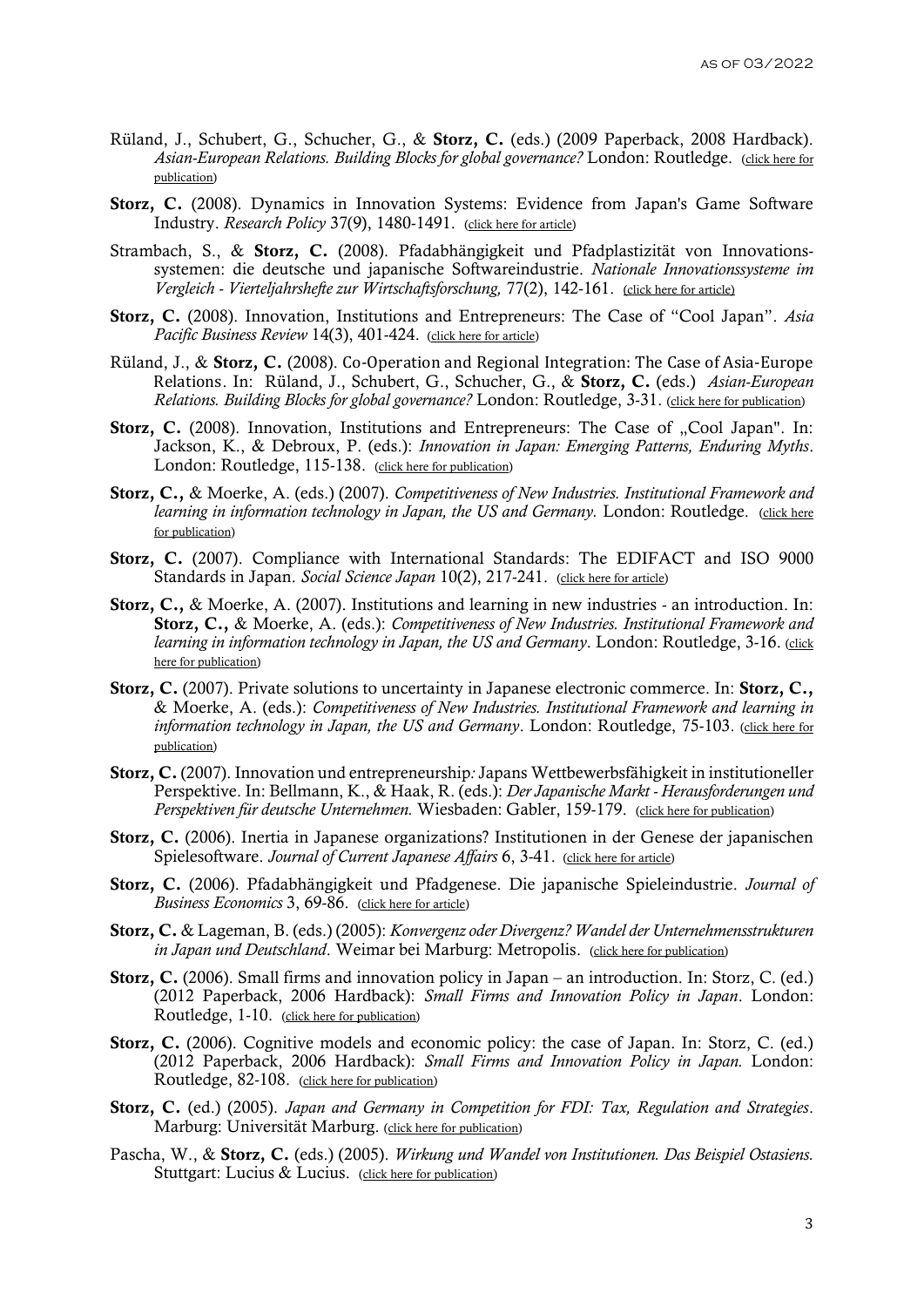- Pascha, W., & Storz, C. (2005). Institutionen in der Entwicklung Ostasiens: Eine Einführung. In: Pascha, W., & Storz, C. (eds.): *Wirkung und Wandel von Institutionen. Das Beispiel Ostasiens*. Stuttgart: Lucius & Lucius, 77, 3-28. [\(click here for publication\)](https://www.degruyter.com/document/doi/10.1515/9783110510669/html)
- Storz, C. (2005). Private Regulierung aus institutionenökonomischer Sicht: ISO 14001 in der japanischen Umweltpolitik. In: Pascha, W., & Storz, C. (eds.): *Wirkung und Wandel von Institutionen. Das Beispiel Ostasiens*. Stuttgart: Lucius & Lucius, 77, 199-228. [\(click here for](https://www.degruyter.com/document/doi/10.1515/9783110510669/html)  [publication\)](https://www.degruyter.com/document/doi/10.1515/9783110510669/html)
- Hunter, J., & Storz, C. (2005). Introduction: Economic and institutional change in Japan. In: Hunter, J., & Storz, C. (eds.) (2012 Paperback, 2005 Hardback): *Institutional and Technological Change in Japan's Economy. Past and Present*. London: Routledge, 1-10. [\(click here](https://www.routledge.com/Institutional-and-Technological-Change-in-Japans-Economy-Past-and-Present/Hunter-Storz/p/book/9780415648585)  [for publication\)](https://www.routledge.com/Institutional-and-Technological-Change-in-Japans-Economy-Past-and-Present/Hunter-Storz/p/book/9780415648585)
- Storz, C. (2005). Preface Japan and Germany in Competition for FDI: Tax, Regulation and Strategies. In: Storz, C. (ed.): *Japan and Germany in Competition for FDI: Tax, Regulation and Strategies*. Marburg: Universität Marburg, 124, 5-9. [\(click here for publication\)](https://www.uni-marburg.de/de/ub/ueber-uns/oeffentlichkeitsarbeit/publikationen/schriften-der-universitaetsbibliothek)
- Storz, C., & Lageman, B. (2005). Konvergenz und Divergenz der Unternehmensstrukturen? Die Diskussion um organisatorische Paradigma – zur Einführung. In: Storz, C., & Lageman, B. (eds.): *Konvergenz oder Divergenz? Wandel der Unternehmensstrukturen in Japan und Deutschland*. Weimar bei Marburg: Metropolis, 7-20. [\(click here for publication\)](https://www.metropolis-verlag.de/Konvergenz-oder-Divergenz%3F/478/book.do)
- Storz, C. (2005). Konvergenz oder Divergenz? Standardisierungsarchitekturen, institutionelle Inflexibilität und ökonomische Rationalität. In: Storz, C., & Lageman, B. (eds.): *Konvergenz oder Divergenz? Wandel der Unternehmensstrukturen in Japan und Deutschland*. Weimar bei Marburg: Metropolis, 21-50. [\(click here for publication\)](https://www.metropolis-verlag.de/Konvergenz-oder-Divergenz%3F/478/book.do)
- Storz, C. (2005). Personales Vertrauen als Restriktion Japan im internationalen Vergleich. In: Held, M., Kubon-Gilke, G., & Sturn, R. (eds.): *Reputation und Vertrauen*. Weimar bei Marburg: Metropolis, 213-257. [\(click here for publication\)](https://www.metropolis-verlag.de/Reputation-und-Vertrauen/495/book.do)
- Storz, C. (2005). *Yôroppa keizai tôgô to chûshôkigyô* (European Integration and SME). In: *Kansai Daigaku Keizai Gakubu 100 Shûnen Kinenshi (Special Issue 100th anniversary of the Economic Department, Kansai University).* Kansai: Kansai University, Kansai Daigaku Keizai Gakubu, 75-94.
- Storz, C. (2004). Implementation of Standards: What about the Possibility of a Convergence of production systems by international rules. In: Pascha, W. (ed.) (2012 Paperback, 2004 Hardback): *Systemic Change in the Japanese and German Economies. Convergence and Differentiation as a Dual Challenge*. London: Routledge, 203-230. [\(click here for publication\)](https://www.routledge.com/Systemic-Changes-in-the-German-and-Japanese-Economies-Convergence-and/Pascha/p/book/9780415652155)
- Storz, C. (2003). Globalisierung, Technik, Normen. Warum weichen japanische Unternehmen von internationalen Normen ab? *Jahrbuch des Deutschen Instituts für Japanstudien* 15, 219-246. [\(click here for article\)](https://www.researchgate.net/publication/265412553_Globalisierung_Technik_Normen_Warum_weichen_japanische_Unternehmen_von_internationalen_Normen_ab)
- Storz, C. (2002). Zum Wandel der japanischen Unternehmensorganisation Innovationsfähigkeit zwischen Diskontinuität und Stabilität. *ORDO - Jahrbuch für die Ordnung von Wirtschaft und Gesellschaft* 53(1), 299-328. [\(click here for article\)](https://www.degruyter.com/view/j/ordo.2002.53.issue-1/ordo-2002-0117/ordo-2002-0117.xml)
- Storz, C. (2002). Doitsu no chûshô kigyô. Gurobarizêshon to Rijonarizêshon ga oyobosu eikyô (SME in Germany. The impact of Globalisation and Regionalisation). In: Murakoso, T. (ed.): *Gurôbaru ekonomî to chûshô kigyô (Globalisation and SME)*. Tokyo: Sekai Shisôsha - Sekai Shisô Zeminâru, 235-254.
- Storz, C. (2002). Improvement of Competitiveness of Japanese SMEs? Concept and Limits of institutional design in the Japanese Policy for SMEs. In: Hiroshi, O. (ed.): *Structural change in Japan and Germany*. Tokyo: Toyo University, 67-84.
- Storz, C. (2001). *Doitsu ni okeru sôgyô no genjô to chûshô kigyô kinyû* (Establishing and inancing startups in Germany). *Chôsa Kihô (Kokumin Seikatsu Kinyû Kôko)* 11, 27-45.
- Storz, C., & Frick, S. (2001). Sponsored spin-off in Japan Anregungen für die deutsche Mittelstandspolitik? In: Gössmann, H., & Mrugalla, A. (eds.): *11. Deutschsprachiger*